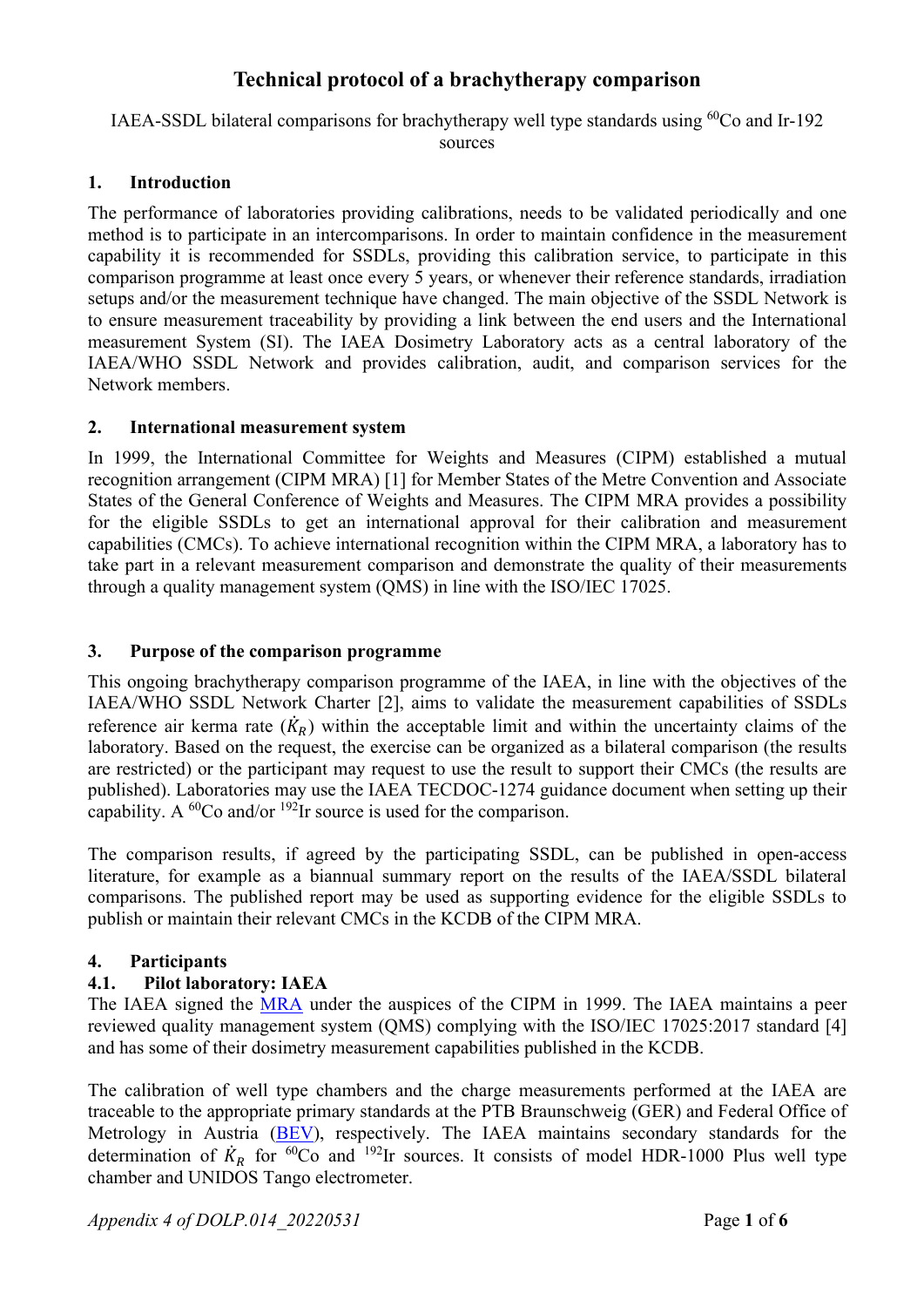IAEA contact information: **Email:** ssdl @iaea.org **Subject:** IAEA/SSDL bilateral comparisons for radiation therapy dosimetry

#### **Postal address:**

Dosimetry Laboratory Mr. Ladislav Czap IAEA Laboratories Seibersdorf Friedensstraβe 1 A-2444 Seibersdorf AUSTRIA.

### **4.2. Participant**

The IAEA comparison programme is an ongoing service for members of the SSDL Network. A participant laboratory should have a traceable reference standard and a calibration procedure for brachytherapy level calibration. A comparison request form should be submitted to the IAEA to participate in the comparison programme. The number of accepted participants is limited and dependent on the workload and source availability. The laboratory which has not participated in the last 5 years, or its last result was not acceptable, has priority in the selection.

The request should include full contact information, a shipment address, the preferred type of transfer chamber connection (TNC, BNC or M type), the preferred time schedule and technical details of the comparison requested. If a participant intends to use this bilateral comparison result to support CMC claims it should also be stated in the request.

#### **5. Transfer chambers**

Each comparison is conducted through the calibration of one of the IAEA transfer chambers specified in Table 1 in terms of  $K_R$  according to the standard calibration procedures of the participant. The comparison parameters are the calibration coefficients,  $N_{KR}$ , of the transfer chamber and a detailed measurement uncertainty budget. The technical details of the transfer chambers are given in Table 1 and photos in the Figures 1.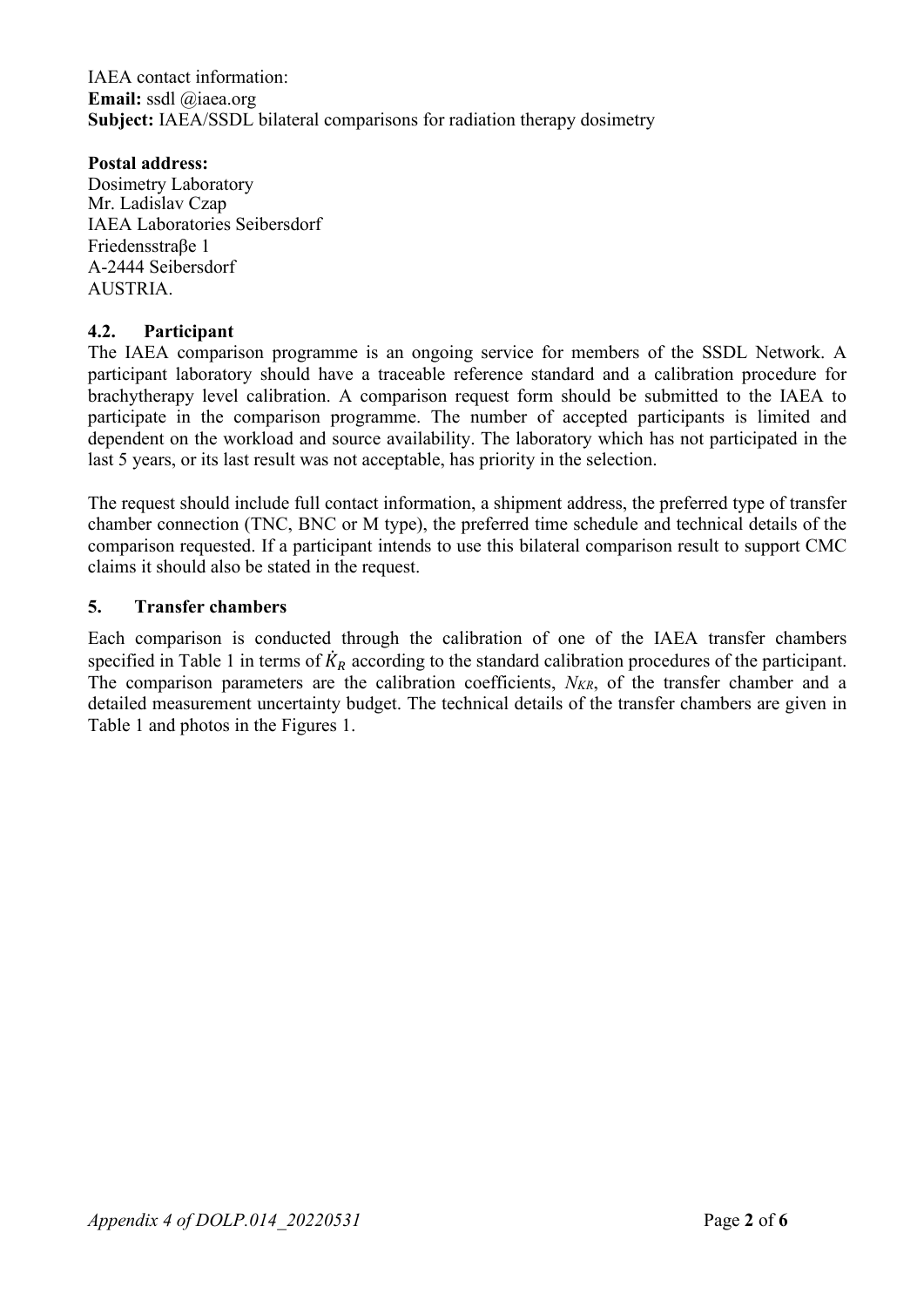#### **Table 1.** Technical data of the transfer chambers

| Type <sup>'</sup>                          | Sweet spot   | Nominal<br>volume $(cm3)$ | Polarising<br>Voltage <sup>**</sup> | Cavity length<br>(mm) | Inner diameter/ Insert type/ Inner<br>diameter/Cavity length |
|--------------------------------------------|--------------|---------------------------|-------------------------------------|-----------------------|--------------------------------------------------------------|
| <b>Standard Imaging HDR</b><br>$1000$ Plus | $\sim$ 50 mm | 245                       | $+300 V$                            | $102/156$             | 70010 or 70110/35/121                                        |

\*\* This positive polarity is applied on the central electrode, i.e. collector. If an arrangement is used in which the collector is at virtual ground potential, negative polarity should be applied.



**Figure 1.** Well type chamber used for brachytherapy calibration

## **6. Reference conditions**

- The calibration coefficients for the transfer chambers should be given in terms of reference air kerma at a sweet spot determined by the laboratory in units of  $(\mu Gy/h)$ .nA<sup>-1</sup> or mGy/nC, corrected to standard conditions of air temperature and pressure,  $T = 293.15$  K,  $P = 101.325$  kPa.
- The relative air humidity should be between 30 % and 70 % during the calibrations.
- If any additional correction factors are applied, they shall be stated in the data sheet (DOLF.1404).

## **7. Workflow of the comparison**

### **7.1. Calibrations at the IAEA**

For a constancy check, the IAEA performs the calibrations before and after return of the transfer chamber and uses the average of the two calibrations to determine the performance of a laboratory. Should the chamber be returned when the source has been changed, the data for the loaded source shall be used and compared with the previous data to establish consistency of the chamber. Details of the IAEA calibration procedure are available in the Appendix of the IAEA calibration certificate [5].

## **7.2. Shipment**

*Appendix 4 of DOLP.014\_20220531* Page **3** of **6** The IAEA schedules each comparison and informs the participating SSDL by email of the schedule and shipment of the package. The IAEA covers the shipment costs from the IAEA to participants, including insurance. All other potential costs associated with transportation (e.g. customs procedures, etc.) shall be paid by the participant. Each participating SSDL is responsible for any damage that may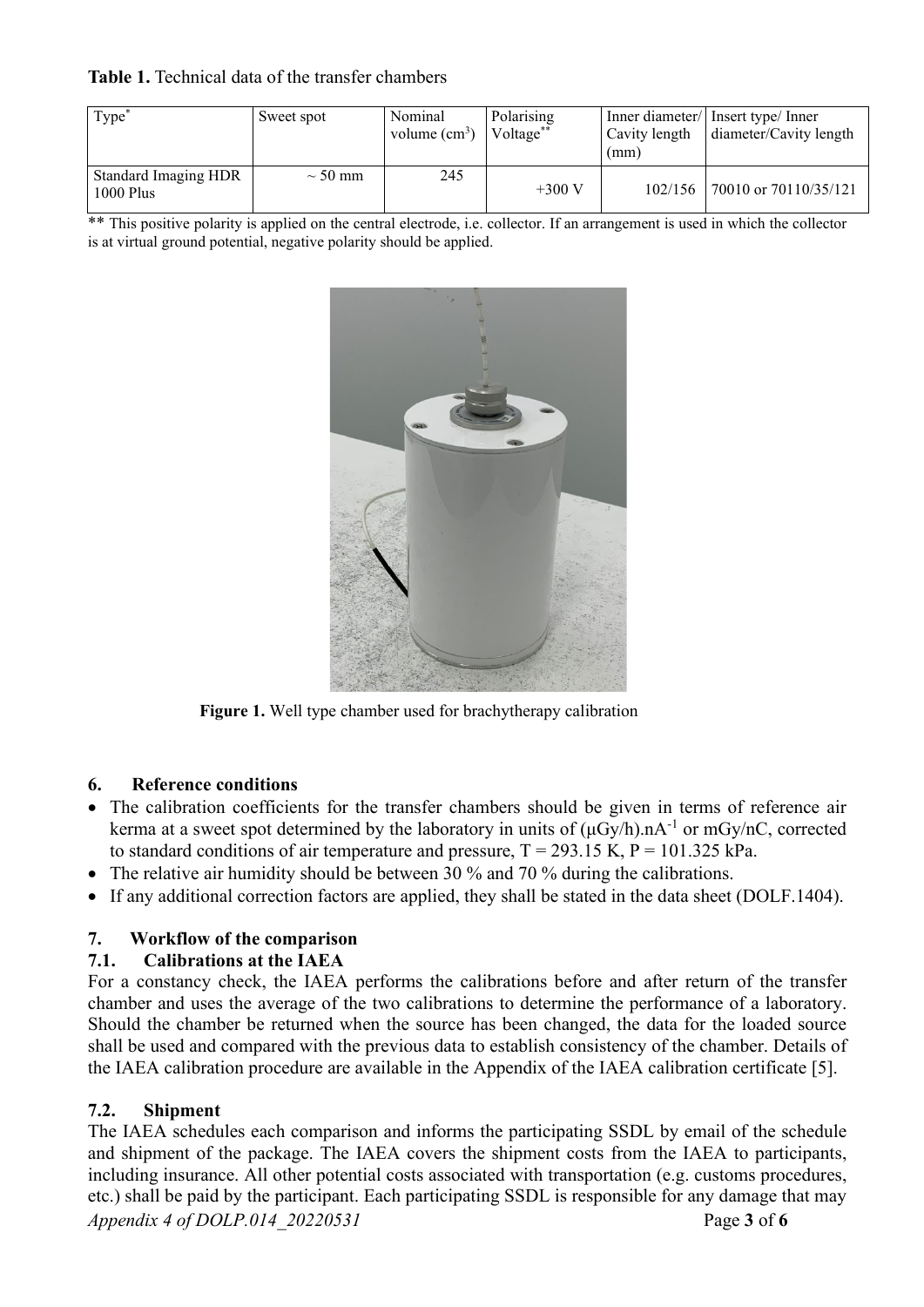occur within the borders of its country. Participants shall confirm the receipt of the transfer instruments and their correct functioning by email using the IAEA contact. The participants are responsible for the shipment costs related to return of the transfer instruments back to the IAEA.

### **7.3. Preliminary tests**

The procedure to verify the correct functioning of the transfer chamber is as follows.

- Measure your electrometer leakage together with the connected extension cable in the most sensitive range. Please note that the cable should be covered with its protective cap when it is not used.
- Connect the cable of the transfer chamber to your extension cable, (avoid using adapter(s) as much as possible), switch on the polarizing potential, wait at least 10 minutes and measure the leakage again.
- If the difference between the two leakages is more than 20 fA, report it to the IAEA.
- The sensitivity of the transfer chamber can also be checked in a radiation beam before a full calibration is made. The nominal sensitivity of the transfer chambers is about  $1.97x10^{10}$  nA/Bq  $(7.3 nA/Ci)$  [6].
- Never use or store the transfer chamber where the relative humidity is higher than 80 %.

### **7.4. Calibration in the participant laboratory**

The transfer chambers shall be calibrated by the participant following their own routine calibration procedure. Each participant shall determine the maximum response source position (sweet spot) with their system. Participant should provide technical details of the insert used during the measurement. The calibration should be repeated twice. Between these repeated calibrations, the source shall be removed from the chamber and repositioned.

**The laboratory details and calibration data shall be reported to the IAEA using the data sheet DOLF.1404.** The participating SSDL has four weeks to complete the calibrations and send the preliminary result by email using the data sheet. This data sheet should be sent to IAEA before the chamber is returned. The source model used by a laboratory shall be reported to the IAEA together with the results.

After the preliminary comparison results are received and reviewed, the IAEA will inform the participant and request for the transfer chamber to be shipped back to the IAEA. The participant confirms the shipment by sending an email with an enclosed tracking number of the package to the IAEA contact.

If the preliminary comparison result is not within the acceptance limits, the IAEA informs the participant about it, without disclosing the details of the deviations. In this case, additional two weeks are available for the participant to investigate the measurements (setup, calculations, uncertainties etc. or repeat some measurements). However, after that, the transfer chamber should be sent back to the IAEA.

### **7.5. Uncertainty estimation of the calibration coefficient**

The participant should provide a detailed uncertainty budget of the calibration coefficient including all the components related to the applied calibration method and the environmental conditions at the SSDL. Uncertainty estimations at the IAEA are performed following the GUM: Guide to the Expression of Uncertainty in Measurement [7] and include those uncertainty components and values which are used for the relevant routine calibrations. Participants can find help for preparing their individual uncertainty budgets from the uncertainty budgets of the IAEA calibrations (Appendix of the IAEA Calibration Certificate) [5], IAEA-TECDOC-1585 [7].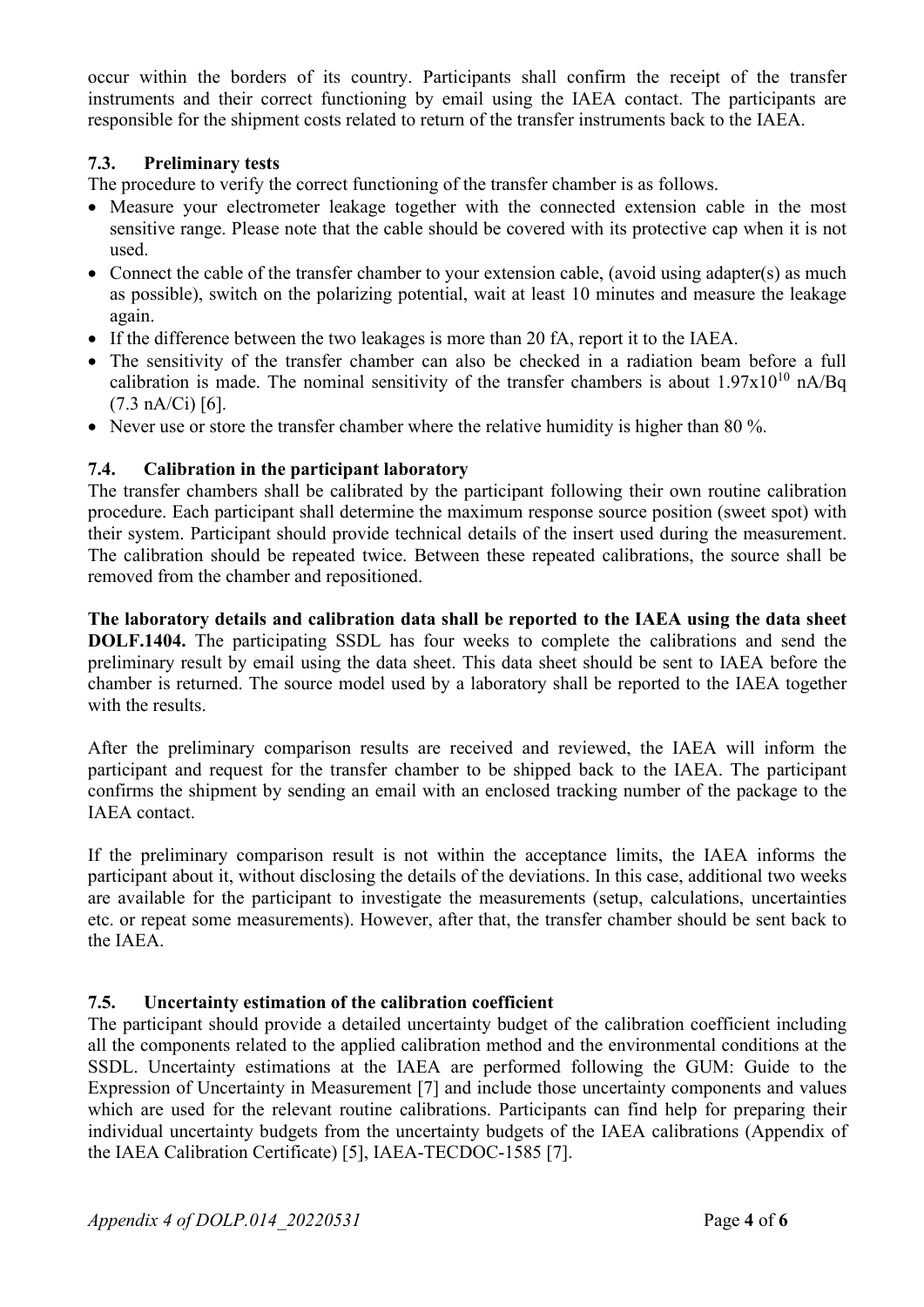### **7.6. Data evaluation and analysis**

The IAEA calibration coefficients, *N*(IAEA) are the comparison reference values. The result of the comparison is  $R = N(SSDL) / N(IAEA)$ , where  $N(SSDL)$  is the calibration coefficient determined by the participant. *N* is a general symbol for a calibration coefficient and subscript is used to specify the quantity (*NKR* for *Reference Air Kerma (RAK)*). The IAEA secondary standard is traceable to the PTB. The source geometry factor will be considered where needed for those sources where data is available.

If the traceability chain is the same as that of the IAEA, some uncertainty components are correlated but this is not taken into account in the uncertainty calculation of *R*. The expanded uncertainty of the comparison result,  $U_R$ , is calculated as a square sum of the uncertainties of the calibration coefficients and this is included in the standard comparison report. However, it is analysed and considered separately if the participant wants to use the comparison to support their CMCs. The degree of equivalence, as determined for the key comparison, are not calculated.

### **7.7. Acceptance limit**

The comparison result  $R$  is considered to be acceptable if it is: (i) consistent i. e. the expanded uncertainty of the *R* covers the unit value and (ii)  $0.965 \le R \le 1.035$ . This acceptance limit enables the SSDL to maintain reliable and accurate calibration services for radiation therapy level dosimeters.

The  $\pm$  3.5 % acceptance limit for *R* is established taking into account: (i) the available calibration uncertainties from the PSDLs; (ii) the reference quality of the transfer chamber; (iii) the good calibration practice at the participating SSDLs and (iv) the uncertainties of the  $N_{KR}$  determinations. Details of the IAEA uncertainties are available in the Appendix B of the IAEA brachytherapy calibration certificate [5].

### **7.8. Acceptance of results**

The final results are analysed after the re-calibration of the transfer chamber in the IAEA. The stability of the transfer chamber during the comparison is acceptable if the difference in the IAEA values before and after the transportation is less than 0.2 %. If the stability of the transfer chamber is questionable after further analysis of the measurement data, a repetition of the comparison with another transfer chamber is offered by the IAEA.

If the comparison result is not within the acceptance limits, the discrepancies require comprehensive investigation of the details before the IAEA issue the report of the comparison results. The process of reconciliation is a collaborative effort with the IAEA attempting to help the SSDL understand the cause of the deviation.

## **7.9. Report on the comparison**

If the stability of the transfer chamber and the comparison results are acceptable, the IAEA prepares the comparison report for the participant. This report is provided only to the participant and the results are not disclosed to any third party. If the participant wants to use their result to support their CMCs, the participant needs to provide a short procedure of their measurement process to be used for issuing an appendix to the report. The comparison data may be published with the consent of the participants.

## **References**

- [1] Mutual recognition of national measurement standards and of calibration and measurement certificates issued by national metrology institutes <http://www.bipm.org/en/cipm-mra/cipm-mra-text/>
- [2] IAEA/WHO Network of Secondary Standard Dosimetry Laboratories, [SSDL Network Charter](http://www-naweb.iaea.org/nahu/dmrp/SSDL/charter.asp)  [2nd edition, IAEA,](http://www-naweb.iaea.org/nahu/dmrp/SSDL/charter.asp) Vienna (2018). <https://ssdl.iaea.org/Home/SSDLNetworkCharter>

*Appendix 4 of DOLP.014\_20220531* Page **5** of **6**